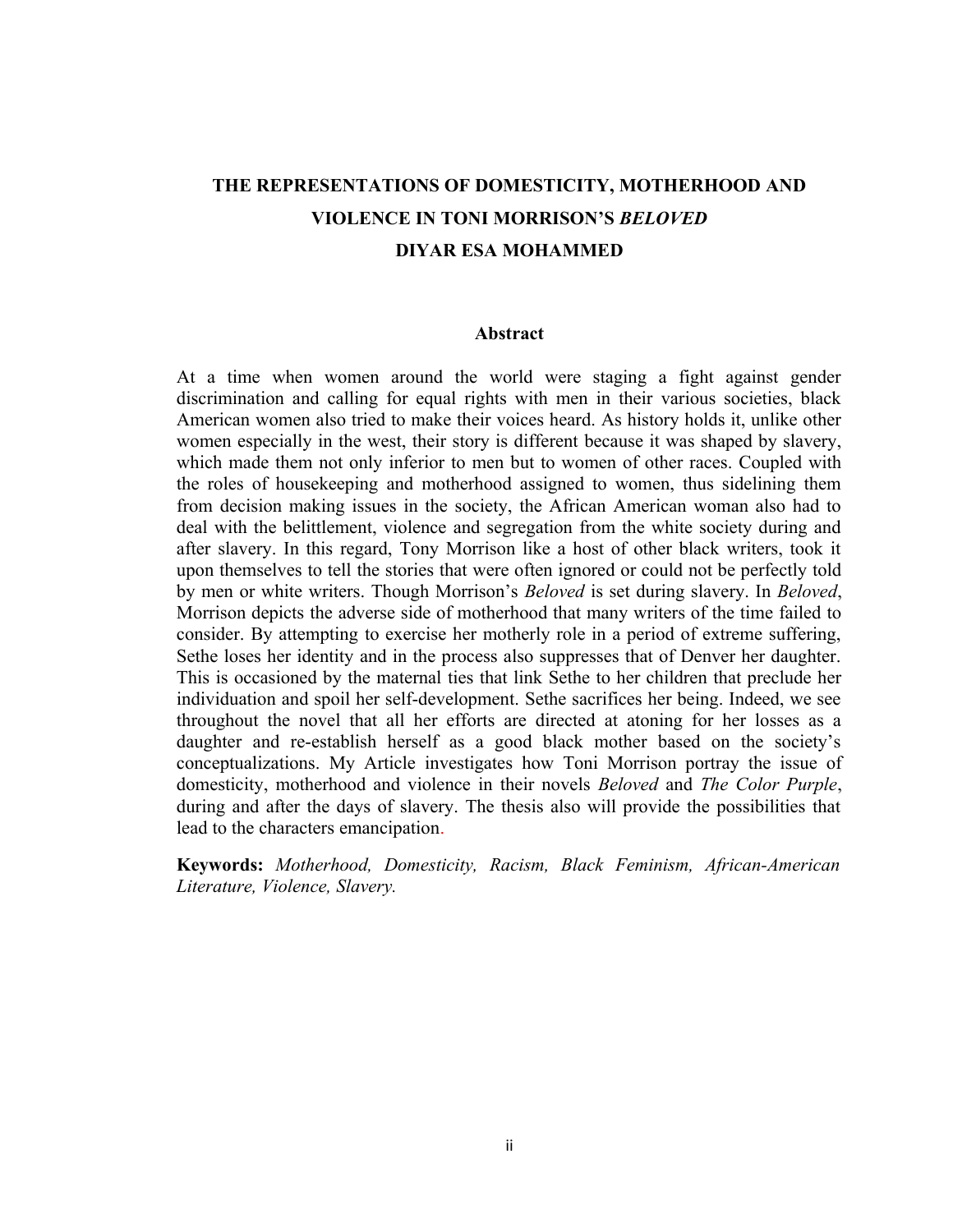### **Introduction**

Motherhood is a universally acknowledged theme. Scholars recognize it to be a mother-offspring relationship that involves a strong bond of attachment between two or more human beings. In the contemporary society, men have produced the majority of the world's literature. Some of the literature created by these authors include central issues affecting women and children. In reality, only women themselves can truly be aware of their emotional and social situations although some male writers may appear sympathetic to female issues. We learn from the works of some prominent Victorian writers like Charles Dickens and Charlotte Bronte that women were mainly restricted to household activities which characterized them as docile, delicate and passive beings as Bloom (2009) puts it. Though all women, the case of the African American woman was different because it was shaped by slavery. As slaves, they were 'secondary beings' to the white women they served. Sofia in Alice Walker's *The Color Purple* for instance, describes the mayor's wife as "backward" because she doesn't know how to drive. However she has to be a servant because she is black. As such, the characterization of African American females has been presented in regards to their parental responsibilities, a responsibility that has been imposed on women as the sole source of their identity.

While Morrison observes and acknowledges motherhood as a significant experience for women, the author also does not limit women's role in the community expressly on motherhood nor motherhood to biological maternity. Indeed, Morrison observed mothers solely as human beings that have diverse characteristics and as people that could discern between motherhood and individuality, especially when favorable conditions are present. She presents the women with an added character that if given normal condition will be very helpful to the society, not just as mothers. Baby Suggs preaches to the women in her community trying to help them to recover from their past and love themselves. Denver has the ability to rally the community when Beloved overpowers her mom. Ella on the one hand is presented as a strong woman who organizes underground passages for run-away slaves to freedom. Hence, Morrison in *Beloved* is not only trying to glorify the often ignored part of women's lives in motherhood but trying to add something to the black women which makes them useful to the society.

Culture and history have mythologized and typecast African American maternity because it serves as a way of dealing with a dilemma that the community is unable to solve. The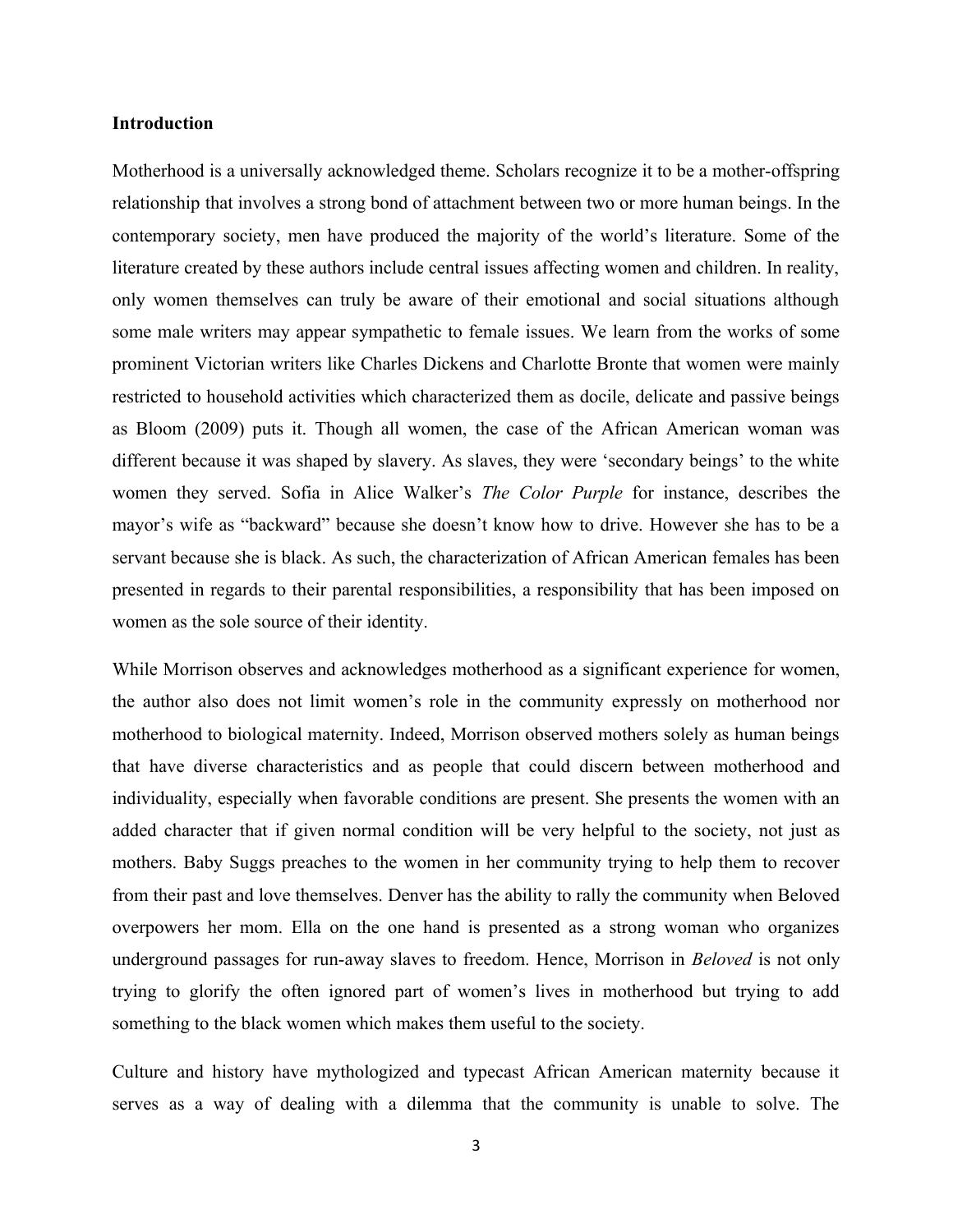mythologized images present mothers as matriarchal beings in the society that are strong, caring and altruistic creatures whose identities are completely inseparable from their nurturing capacities (Bloom, 2009, p. 12). However, Morrison subvert these misrepresentations of black women by presenting female characters that are independent, aggressive and determined. In her narrative, Morrison addresses the common prejudices adopted by slave masters. Among these prejudices includes the malevolence of slave owners towards black slaves. Therefore, her representation of motherhood is in divergence with already existing conceptions that are predisposed to romanticizing motherhood. She questions the entire social construct of motherhood, which rejects to perceive a woman's identity and individuality (Bloom, 2009, p. 104). Black women were only seen from one angle which is conceiving, bringing forth children and nurturing them. They were only seen from the perspective of mother and child and wife, ignoring their individuality and the contributions they could give to mankind beyond motherhood. Paul D for years sees Sethe as the mother of her children and a potential wife and doesn't look beyond. When he arrives 124 notwithstanding Sethes struggles, he still wants her to bear his child which Sethe rejects.

#### **Motherhood in Toni Morrison's** *Beloved*

The pressure that African American women encounter in the novel results in humiliation and a loss of autonomy. Ultimately, the task of being a good mother is disrupted by the humiliation of slavery, the rape, the rejection and the loss. As Morrison makes it evident in *beloved*, slavery, more than any historical event had the capacity to influence black motherhood. In the novel, mothers exhibit both wild and good characteristics; however, the pressures of slavery reveals the brutal reality of existing during this era. Morrison writes of Sethe that: "Anybody white could take your whole self for anything that came to mind. Not just work, kill, or maim you, but dirty you. Dirty you so bad you couldn't like yourself anymore. And though she and others lived through and got over it, she could never let it happen to her own. The best things she was, was her children. Whites might dirty *her* all right, but not her best thing, her beautiful, magical best thing -- the part of her that was clean." (Chapter 26, pg. 251). This tells the story of a woman who is bent on protecting her kids from the hell of slavery. This leads to Sethe taking her own daughter's life to 'keep her safe'. To understand black motherhood during this period, it is pertinent to comprehend the dire conditions that were brought about by slavery. Black females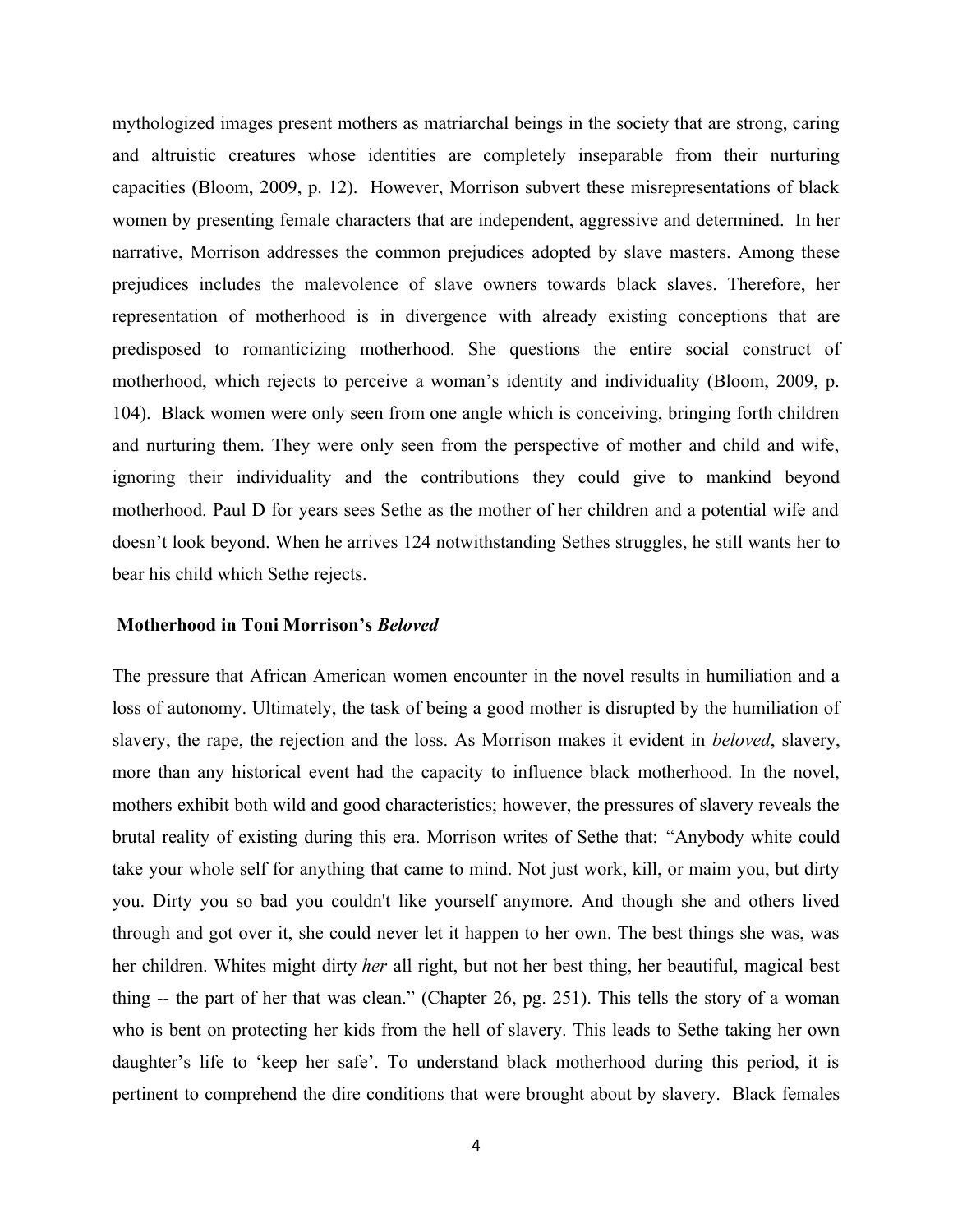were charged with the responsibility of taking care of domestic concerns such as household matters and raising children. The community reduced the mother to a state of nothingness where her freedom to escape was simply non-existent. The woman became subject to the tradition of family and motherhood which entirely controlled the life of a woman.

In Morrison's *Beloved*, black women throw away colored children born as a result of rape. These mothers reassess and formulate a new definition of motherhood that is devoid of established patterns of mothering. Thus, black parents successfully resist the oppression and reject the labels given to them by their owners. The relationship between mothers and their offspring is not perfect, but it is flowered in unconditional love that the women sometimes express in provocative ways (Bloom, 2009, p. 168). Morrison's Beloved is filled with scenarios where mothers are tested continually in their responsibility as providers and nurturers, as well as in the way society questions their actions and judgments. For instance, Sethe has to undergo suffering that ultimately affects her job of motherhood. She has to experience terrible events as is evident in the following extract from the text: "After I left you, those boys came in there and took my milk. That's what they came in there for. Held me down and took it. I told Mrs. Garner on em. She had that lump and couldn't speak, but her eyes rolled out tears. The boys found out I told on em''. (pg. 16-17). Not only does Sethe lose her child's milk she also suffers the consequences of reporting her new masters to Mrs Garner whose brother now manages the farms and the slaves. Though she is pregnant, she is raped and tortured because according to the code under slavery, she had to stay silent because she had not right. Reporting to Mrs Garner calls for more pain from schoolteacher.

Sethe's strength and resilience is evident when she survives a brutal beating while pregnant. The horrors of slavery are quite clear to her, which causes her to develop a resolve to escape to an environment where her children do not have to suffer. While Sethe receives the beating, the definite lack of a male presence to protect her is disheartening. According to Christian Barbara (1997, pg 67) the duty of nurturing children lay exclusively with the mother, because of societal expectations, as well as the absence of male presence in the community. During this period, the men in the community were often involved in the fields and were rarely able to communicate or aid their women. Slave owners pressured women to procreate to increase the numbers of slaves in the commune. To worsen the situation, mothers left their children for long hours to handle the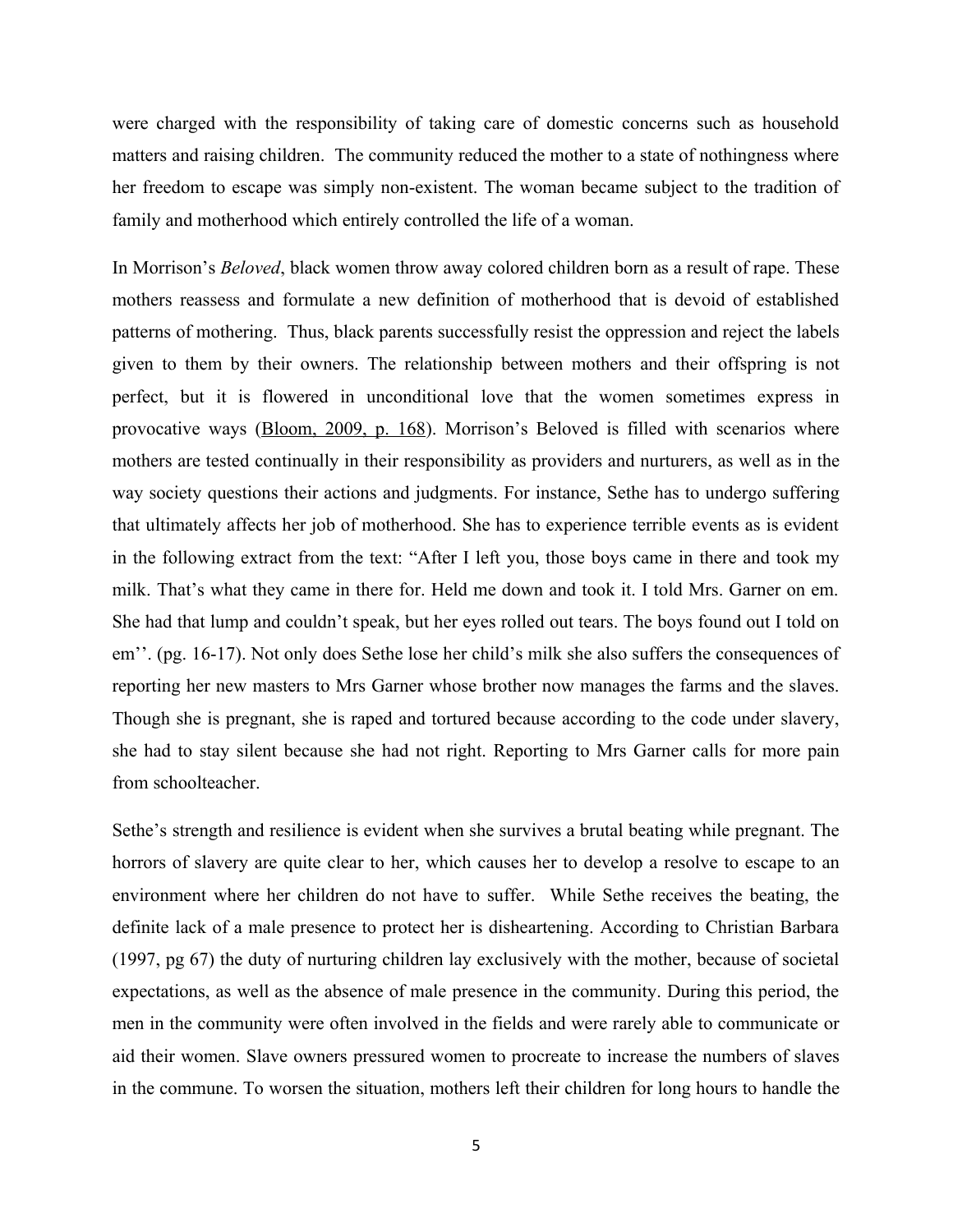needs of their owner's children. It is quite understandable how Sethe desperately wanted to remove her children from the terrible conditions of slavery. Sethe recalls the story of her mother who was lynched by white men for being standing up to them. She tells us that her mother despised her master's children which she had to look after. Also Halle watches as Sethe is violated and did nothing to save her. This could be because he felt powerless as a slave and knew the consequences if he did, though this later made him run mad. This shows how vulnerable black women were with nobody to look up to.

 In most circumstances, black women entered into motherhood with tormented spirits and broken hearts that crushed opinion of the self. "The picture is still there and what's more, if you go there -- you who never was there -- if you go there and stand in the place where it was, it will happen again; it will be there for you, waiting for you. So, Denver, you can't never go there. Never. Because even though it's all over -- over and done with -- it's going to always be there waiting for you." (Chapter 3, pg. 36). Sethe not only had to endure the difficulties around her, but she also had to raise her daughters in the knowledge that they too would one day face the same injustices as she and her mother had. Although Sethe displays a high level of courage and strength, slavery immobilizes her. African American parents were held responsible for being decision makers, providers, and matriarchs of the family. Nonetheless, the power that seems apparent was nonexistence because it reduced and became limited by the bonds of sexism, racial prejudice, and poverty. Seethe is forced to steal food from the restaurant she works in to provide for her family. Without the father of her children or any male provider, she is determined to see her children grow. She even sacrifices all for Beloved who grows fat while Sethe grows thin and sick.

Morrison reveals the complexity of motherhood, which sometimes forced women to commit heinous acts as a means of survival. Although Sethe attempted to provide for her family regularly, she decided to kill her child as a way of freeing her from the world of slavery. Although her evil act was paved with good intentions, the community that had so often dejected her eventually ostracized her because of her decision to end her child's life. From the reader's point of view, it is easy to make judgments about Sethe. Indeed, the act of killing one's child is immoral and unacceptable. However, Sethe's love for her children is undisputed. She says: "My love was too thick. What he know about it?...I have felt what it felt like and nobody walking or stretched out is going to make you feel it too. Not you, not none of mine, and when I tell you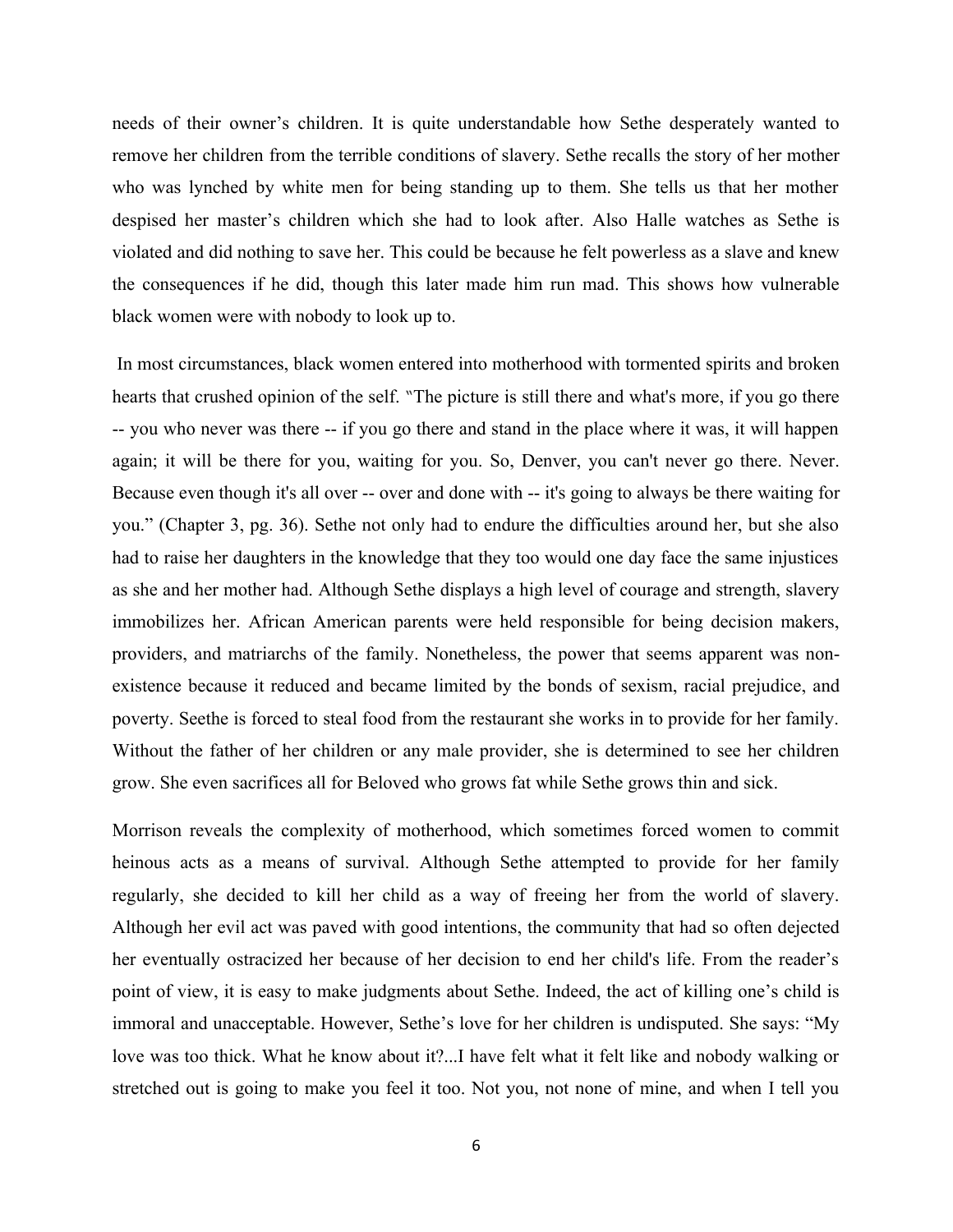mine, I also mean I'm yours. I wouldn't draw breath without my children" (Pg.203). The emphasis that she will not breathe shows the motherly connection she has with her kids. However, as the saying goes: "if you love something so much, let it go", so does she decide to kill her child to save her from slavery. To Sethe, her action is like saving herself because as she says "when I tell you mine, I also mean I'm yours". So her children is her and she is her children. Looking at the murder from the mother's perspective, one can say that Sethe endured the humiliation of being ostracized and cast out by her community as a way of saving her child from future embarrassment. It can be said that Sethe acted in the best interest of her child. Sure, the decision was awful and outside convention, but Morrison makes it clear that motherhood is multifaceted and intricate.

A narrow view of the concept of motherhood, especially during this period was futile. One cannot begin to understand it simply by observing and making judgments. It is pertinent for one to observe the situation and the circumstance under which Sethe made the choice to kill her baby. Moreover, an African American mother that behaves outside the norms of society is questioned and efficiently labeled by her community. Even though Sethe had the power to spare or kill her child, in the real sense, what many see as power is powerlessness in her circumstance. The power relations existing between mother and child are evidence of the struggles of living in a patriarchal community. Although Sethe cares for her children to the best of her ability, her frustration and bitterness reflect in her role as a mother, which was defined by a sexist, patriarchal community. The norms established by men make her feel trapped both in her domestic responsibility and as a mother and as a woman. Because she remains trapped, her ability to control events in her life expose her levels of powerlessness. According to Porter (2005, p. 45), the women's children worsen the state of helplessness among black mothers. Women seem ready to place their lives in danger for their children. They have no subjectivity, which causes them to adjust the way they raise their children. In such a case, the women are not only slaves of the white man, but to motherhood as well, which is evident when beloved reappears to Sethe as a ghost. Even though she killed the baby herself, she allows the ghost that is clearly an apparition to control her life, even in death. Beloved's appearance creates the opportunity for Beloved to Kill Sethe in the same way that Sethe killed Beloved. On the contrary, where it would seem that black mothers have power over their offspring, it is clear that children have the upper hand. Beloved in her monologue says "I am Beloved, and she is mine"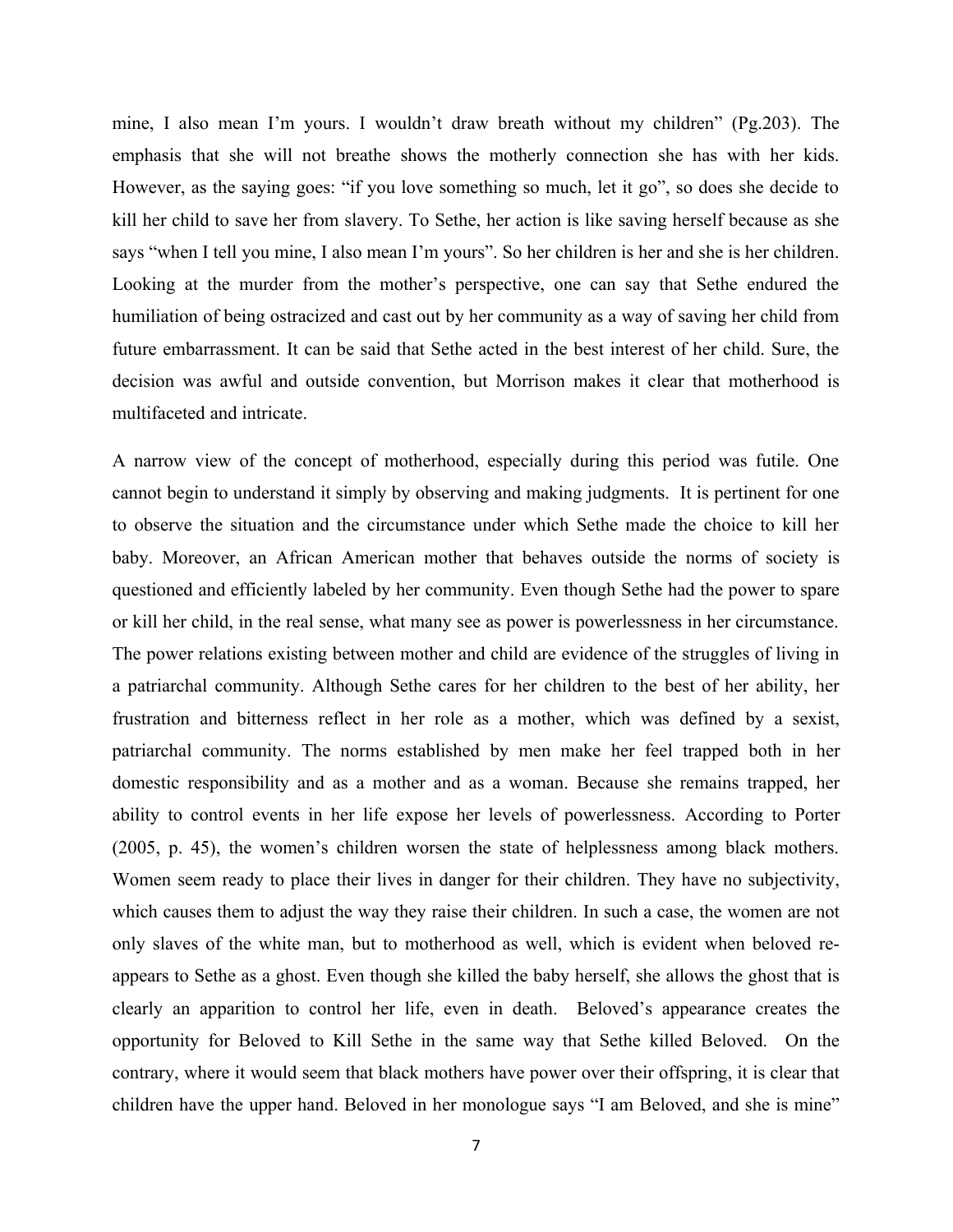(pg. 210). She, referring to Sethe her mother which Morrison describes as now behaving like a child and beloved as the mother. The monologue expresses the lack of flexibility in the relationship between mother and child in this society.

#### **Domesticity in Toni Morrison's** *Beloved*

In *Beloved*, the homestead carries memories of many violent acts. Interestingly, the spirit of Beloved's ghost highlights the activities- domestic activities- that take place in a historic southern home. The horrors created by slavery have the immense power to affect domesticity for years. Morrison attempts to expose the dread that was characteristic of this period by highlighting the external and internal forces that affect major characters in the novel. Morrison represents the concept of domesticity as fluid and as a pointer to the private worlds of the characters and as an appraisal of their acceptance in their communities. The type of domesticity revealed in the novel also has deep roots in the struggle against the effects of slavery, as well as the fight against domestic labor in regards to the residences of white slave owners. As a theme, Morrison uses domesticity as a means to expose larger social, cultural issues instead of focusing on traditional activities associated with domesticity such as activities in the natural home and kitchen. Morrison says that "Denver hated the stories her mother told that did not concern herself, which is why Amy was all she ever asked about. The rest was a gleaming, powerful world made more so by Denver's absence from it. Not being in it, she hated it and wanted Beloved to hate it too, although there was no chance of that at all." (Chapter 6, pg. 62). Here, Morrison shows a home divided by interest of what stories should be told in the house. Because of slavery all Sethe ever recounts are stories from Sweet Home which are horrifying. Beloved enjoys these stories and want to hear more because she wants know why her mother killed her while her sister who doesn't understand why these stories are told wants her to hate the story too. While these stories draw beloved closer to Sethe, they seem to push Denver further form her mom causing friction.

In *Beloved,* the author narrates and affirms the importance of community in passing on traumatic experiences that occur in a domestic household. Rather than having an internal situation that fosters growth in its characters, domesticity is viewed as a system, through which the horrors of slavery are perpetuated (Beaulieu, 2003, p. 102). Victims of slavery, particularly the central characters, Sethe and her mother pass on personal issues of turmoil on to their offspring. The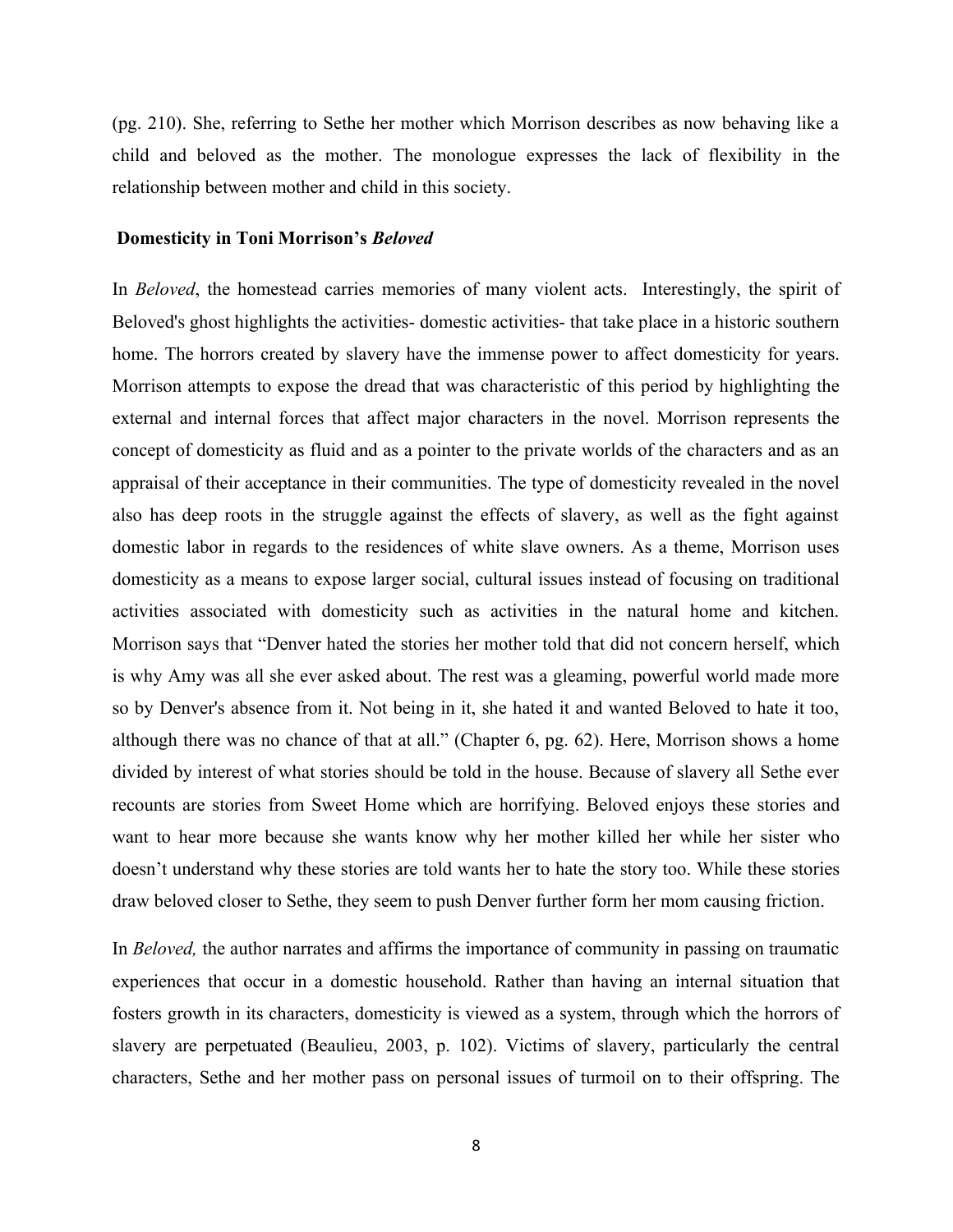survivors of the slave trade, rape, abuse and poverty very clearly struggle with the side effects of unhealed psychosomatic disorders. As Sethe's children grow up, they learn to model their parents as a way to create their identities. When they model their traumatized mother, the cycle is carried forward to their children and the next generation. In this regard, the home, and the domestic area becomes places in which the characters endure individual suffering, as well as a location where suffering is perpetuated (Beaulieu, 2003, p. 102). In reality, the paternal community during this period already instituted the rule of law; that a woman's place is in the home; even when the home confines and abuses (Spargo, 2002, p. 113). Many of the traumas, inherited or acquired, between both southern men and women, occur within the limits of the home. African American women especially had to endure their lack of power to protect their children from such as oppressive system. It is no wonder that Sethe eventually murders her child to prevent the traumatic cycle from occurring.

In Morrison's narrative, Sethe, after killing her youngest daughter and having her two sons leave the home, moves in with her daughter Denver, in the house that Beloved haunts. The situation is transformed however when Paul D, a freed slave from Sethe's plantation arrives and Beloved reveals herself in an apparition of a teenager (Beaulieu, 2003, p. 136). Because she commits the horrendous act of murdering her child, Sethe's domestic situation is altered entirely. The community that she once identifies with labels her a social pariah. Besides, the same community also stops interacting with Denver for fear of being ostracized. In such a situation, it would be expected that a community that was living in slavery, having experienced the toll of the abuse and pain of slavery, would pool together and offer support to a family undergoing turmoil. Morrison says of Paul D that "She should have known that he would behave like everybody else in town once he knew." (Pg.204). Even the man who claims to love Sethe immediately abandons her the moment he hears about her murder. This only adds to the gloom which has been in the house since the death of Baby Suggs as Morrison says: "Those twenty-eight happy days were followed by eighteen years of disapproval and solitary life." (pg.204). Twenty-eight days referring to the days Sethe arrived 124. However, the level of rejection that Sethe's family faces forces them to retreat into their home causing them to live in an enduring state of stasis in which the characters cannot escape. The domestic situation becomes a barrier that protects them from the judgment and rejection they receive from the community (Beaulieu, 2003, p. 101).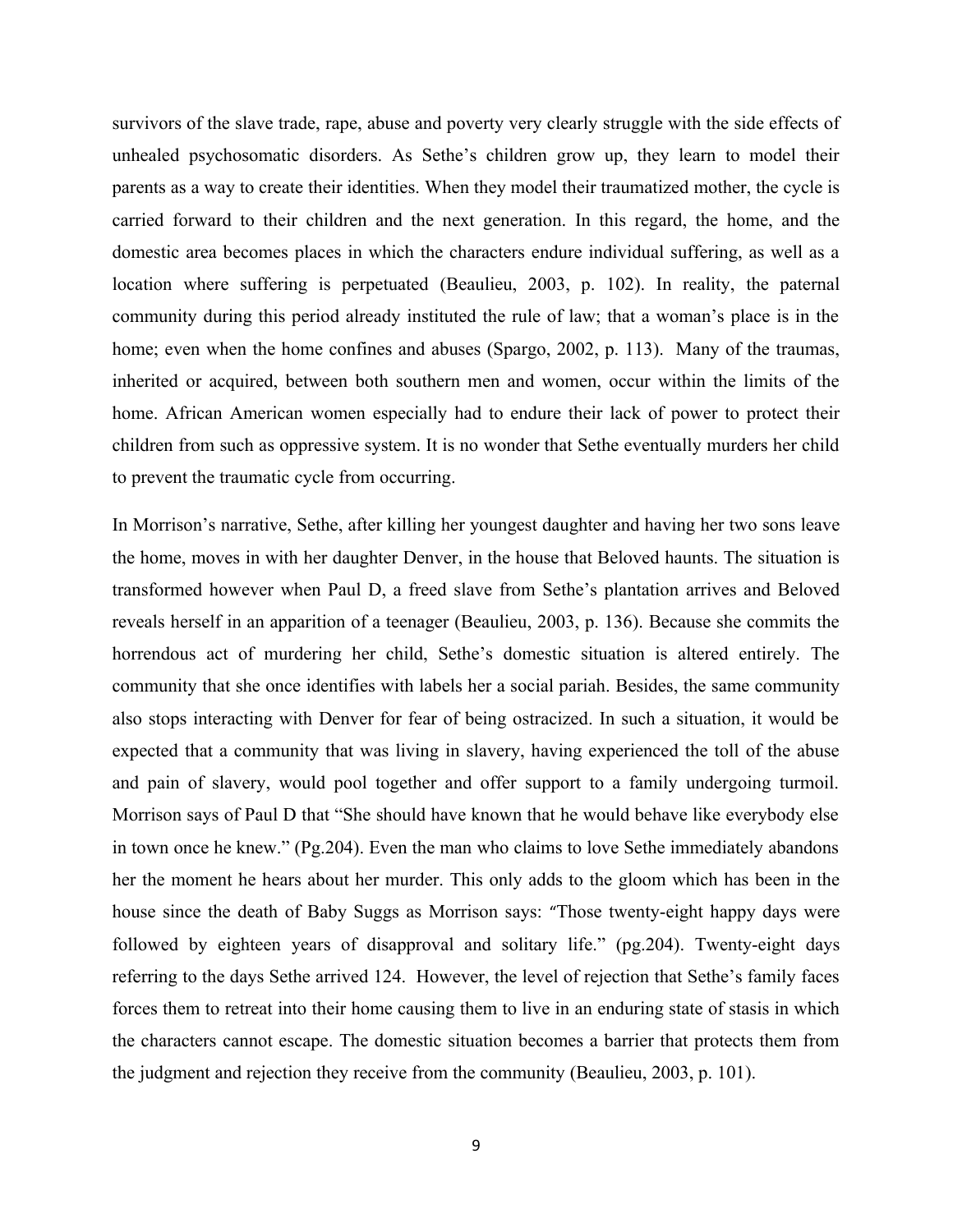The constant struggle experienced in the domestic space becomes more apparent in Denver, especially as the narrative carries on. After Beloved returns from the dead, Sethe begins paying too much attention to the ghost, which leaves Denver alone and dejected. As such, Denver must find a way to overcome her phobia of rejection and instead of seeking refuge in a home that has gone haywire; she must leave her household to find comfort. Here, again, Morrison reveals domesticity as a struggle between private and public spheres. On one hand, domesticity shields the characters from communal judgment while on the other; it heightens the conflict within the characters (Beaulieu, 2003, p. 44, 173). Domesticity in this sense is not traditional; rather it is unbalanced, revealing the issue of a deranged, prescribed household (Spargo, 2002, p. 112). African American women frequently find the events of their lives extremely fractured that the inner turmoil they encounter becomes reflected in their domestic practice. Eventually, Denver learns to deal with her mother's past and leaves it behind symbolically and literally, and as she leaves her home, she claims her individual spot in the community, free of association with her mother's actions (Beaulieu, 2003, p. 43). Denver defines her personal view of domesticity instead of allowing herself to remain stuck in a situation that hurts instead of nurturing her. She says: "All the time, I'm afraid the thing that happened that made it all right for my mother to kill my sister could happen again. I don't know what it is, I don't know who it is, but maybe there is something else terrible enough to make her do it again. I need to know what that thing might be, but I don't want to. Whatever it is, it comes from outside this house, outside the yard, and it can come right on in the yard if it wants to. So I never leave this house and I watch over the yard, so it can't happen again and my mother won't have to kill me too." (Chapter 21, pg. 205). Morrison's point of view regarding the domestic space focuses on how African American women struggle to endure the traumas associated with slavery and the manner in which they live to tell the tale or perish in their struggles. Like Denver demonstrates in the text.

#### **Violence in Toni Morrison's** *Beloved*

Violence is an application of force that results in injury or abuse. It entails causing physical, sexual, mental, emotional and material damage on sufferers. In the African American community, violence is invariably actions of interracial victimization and oppression that manifest themselves in whipping, brutality, killing and branding. Violence against black women is an apparent concern for Toni Morrison. The roots of the violence experienced in the South are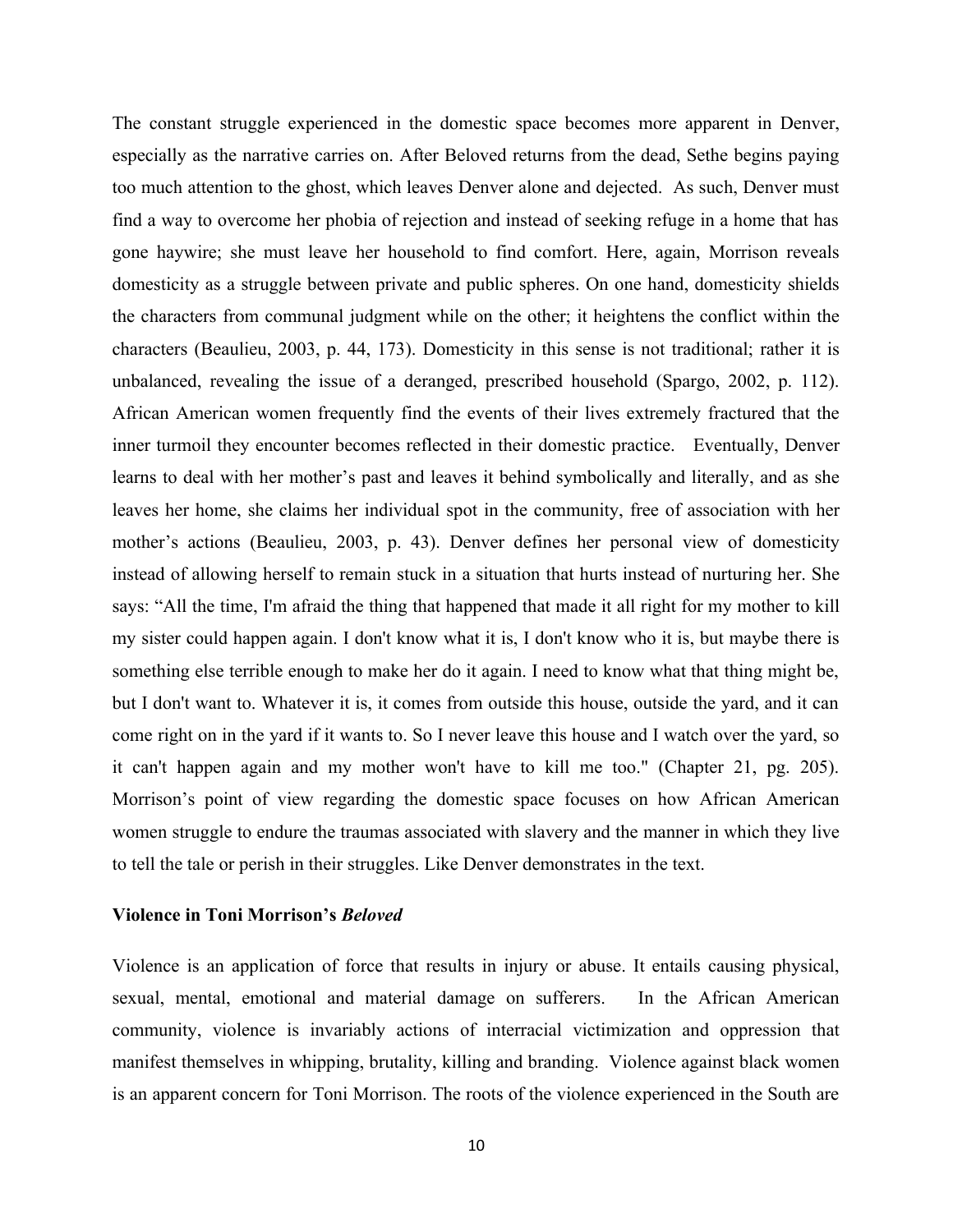traceable to the unjustified treatment of black African Americans by their slave owners. In this sense, it would appear that black females bore the brunt of the suffering as they doubly had to endure not only torture as the men but also rape by the white slave masters. Additionally, black children struggle with abuse in their domestic households as well as from their community. Consequently, characters in Morrison's *Beloved* are forced to find ways to survive the violence that surrounds them to come out of their marginalized spheres. Sweet Home to Sethe is like a 'hell hole'. Cincinnati on the other hand signifies freedom from the brutality in Sweet Home and Sethe is determined to get out of this hell hole even with the danger that stands on her way. After she is raped by Schoolteacher's nephew, Sethe reports the incident to Mrs Garner whom she said "shades a tear", Schoolteacher brutally beats her up for violating his authority. She also tells the story of her mother who was lynched after she was tortured. Morrison here is telling the story of the slave women who did not only have to suffer child bearing and nurturing but also undergo serious violence.

The theme of violence can best be understood through Sethe. The idea of violence and the brutal assaults that arise from slavery lead to a death of an absolute magnitude- the end of a person's humanity (Beaulieu, 2003, p. 203). After Mr. Graner's death, Mrs. Garner asks schoolteacher her brother to take over the management of Sweet Home plantation. The schoolteacher's oppressive nature makes living on the estate more unbearable, which causes the slaves to devise an escape plan. In one scene, the violence experienced by slaves in these plantations becomes evident. After anticipating the slave's escape, the schoolteacher together with his nephews capture and kill Sixo, while brutally punishing Paul D. before returning him to Sweet Home. To worsen the situation, the schoolteacher, and his cronies violates Sethe in the barn, and steals her baby's milk. The schoolteacher punishes Sethe later on through whipping, despite being aware of her pregnancy. In the novel, Schoolteacher represents the prime agent of the structure of white supremacists and the era of slavery. In many instances, Sethe mentions the violent act of taking her baby's milk. She states: "Nobody will ever get my milk no more except my own children. I never had to give it to nobody else—and the one time I did it was took from me—they held me down and took it"*.* (p.236). The event primarily takes Sethe's humanity away from her and transforms her into an animal as she later kills here daughter to prove her word that nobody will take her children or her children's milk from her ever. The perversity of the institution of slavery is so dangerous that it manages to sever the bonds between parents and offspring. Morrison here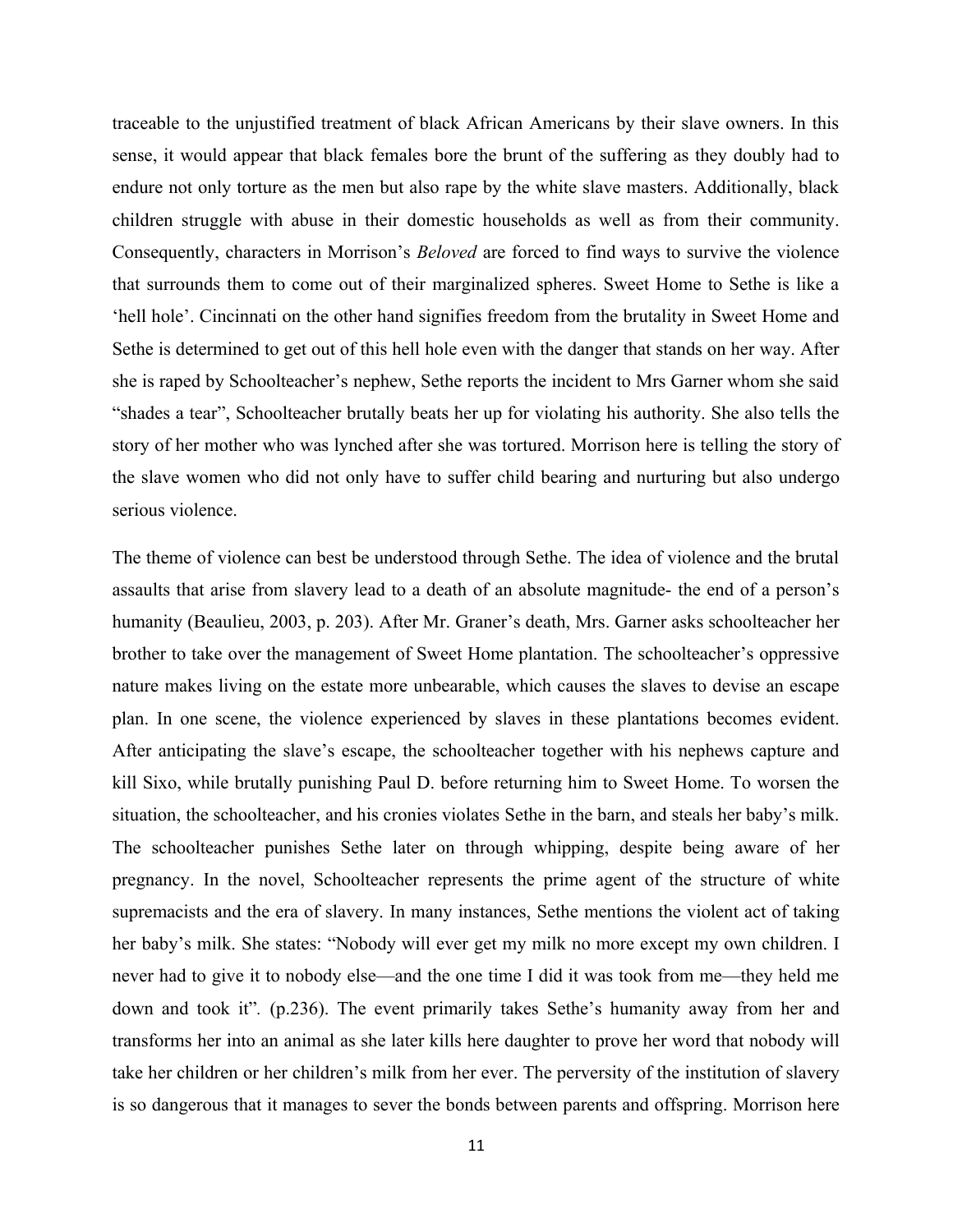shows that the consequence of slavery not only exerts physical pain on Sethe who represents the women at the time, but it also infringes her feelings towards her children.

When Sethe commits the most violent act of killing her child, it signifies a major twist in the character's disposition so much so that Sethe completely loses ties with her individuality or self and become devoid of her vitality. Based on the mistreatment she undergoes and tolerates at the hands of her slave owners, Sethe becomes undone, physically and spiritually to the point of exhaustion, and at some point, madness. "…what he (schoolteacher) did broke three more Sweet Home men and punched the glittering iron out of Sethe's eyes, leaving two open wells that did not reflect firelight'' (Morrison, 1991, p. 11). The act of killing Beloved is not understandable in the beginning, however, the conditions in which Sethe had to survive in and the brutality she experienced drove her to commit infanticide. Her fear of the violence becomes so bad that she would rather kill her child than subject her to live in the same terrible conditions. From an analytic perspective, not madness or exhaustion caused Sethe to kill her infant, but the actuality of slavery (Holden-Kirwan 445). Besides dealing with the pain of killing her child, Sethe also struggles with inner turmoil from her past when she recalls her mother's hanging. Such violent events in history signify how routinely violence and death is passed on from generation to generation.

Inspired by the black feminist movement that began in the 1960s, Toni Morrison's novel *Beloved* reflects the general illustrations of women of color. Morrison intends to expose the reader to the effects of institutionalized slavery on African Americans. Her point of view delves deeply into the issues that African American women encounter in this period. Her representations of motherhood, domesticity, and violence in *Beloved*, paint a perfect picture of repression and disillusionment. While Morrison understands and acknowledges motherhood as an extraordinary experience for women, she does not limit the women's role simply to motherhood. Her writings in this regard have transformed how readers analyze and understand stereotypical representations of black women. By narrating Sethe's story, Morrison focuses on the dehumanizing consequences of slavery, particularly on black motherhood. The effect of the violence and brutality is psychological exhaustion that drives the main character to the brink of a mental disorder. Consequently, slavery threatens the mental and spiritual world of the characters, causing a series of dreadful and terrible consequences.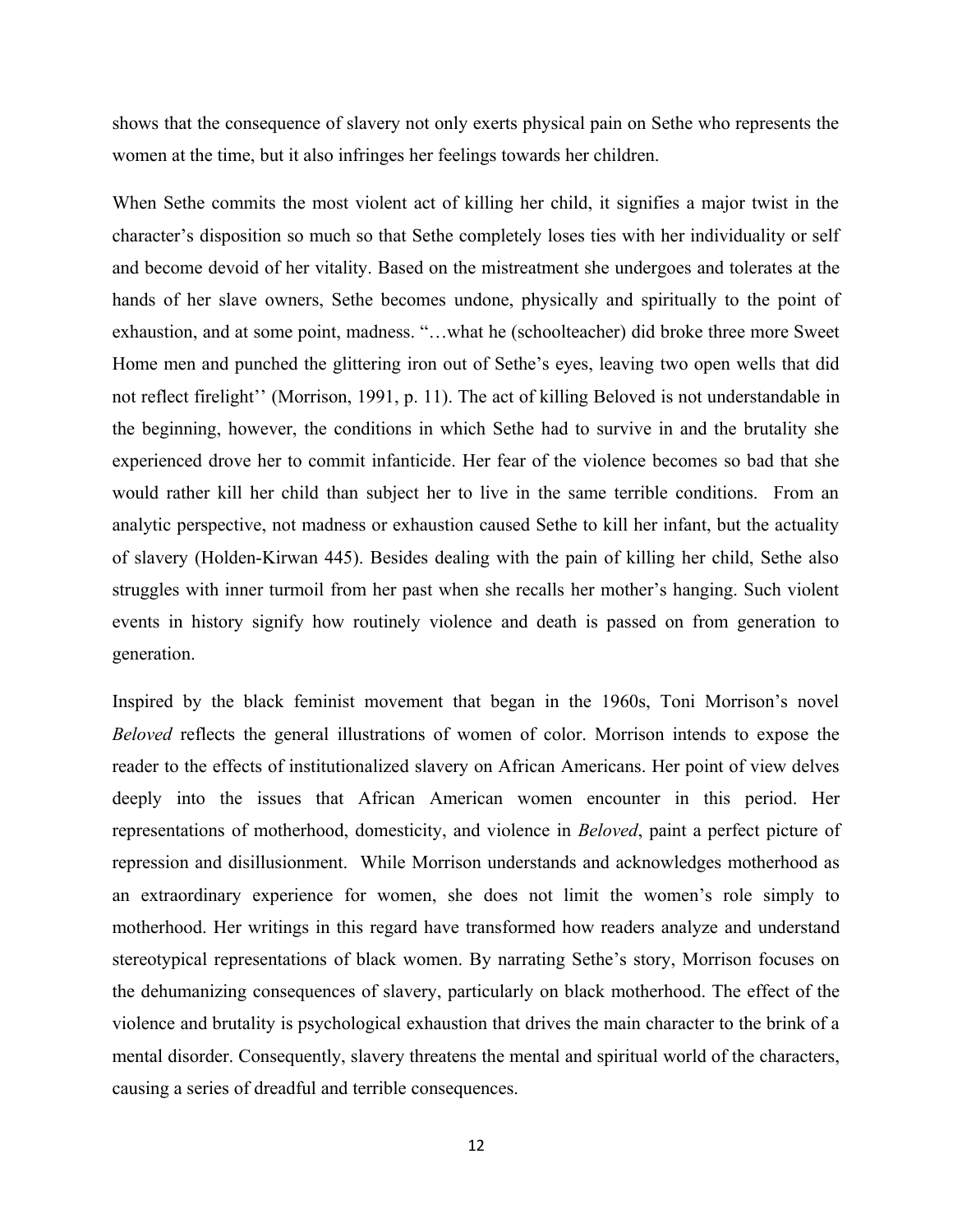The theme of violence is manifested throughout the novels, and the reader cannot find it easy to ignore. The recovery of the stolen milk signifies the sustenance of a child's needs. When Sethe's milk is stolen, she tends to feel like she cannot provide for her child which brings her even lower than the fact that she was raped in the first place. Both novels, *Beloved* and *The Color Purple* seem to be hell bent on exposing the problems that the black women went through in the 18th and 19th centuries. Violence has not been used to demonize men. On the contrary, the violence is seen to manifest itself in both males and females alike. For example, Sethe is a mother who loves her child dearly, and she would go to any length to make sure she is okay. However, when schoolteacher becomes the master, the slaves attempt to escape whereby some of them die in the process. Sethe is stopped after she slices the throat of her daughter Beloved who bleeds out and dies. As much as she loved her child, she would rather have her dead than watch her become a slave. This act of violence is triggered by the brutality that was presented by slavery. Sethe remembered the cruel things did to her and knew that she would not let a child of hers go through the same treatment that was handed to her. She says that 'I got a tree on my back and a haunt in my house, and nothing in between but this daughter I am holding in my arms' (Morrison, 2004, p. 18). Additionally, the violent crime committed is followed up by the presence of the dead child as a ghost. Although this is a scary bit for the readers, the novel manages to capture the highlights such as when the ghost puts its prints on the cake that does not make the ghost seem too violent for digestion. The theme of motherhood also blossoms as the reader is made to share in the grief and the regret of a mother who has slain her own.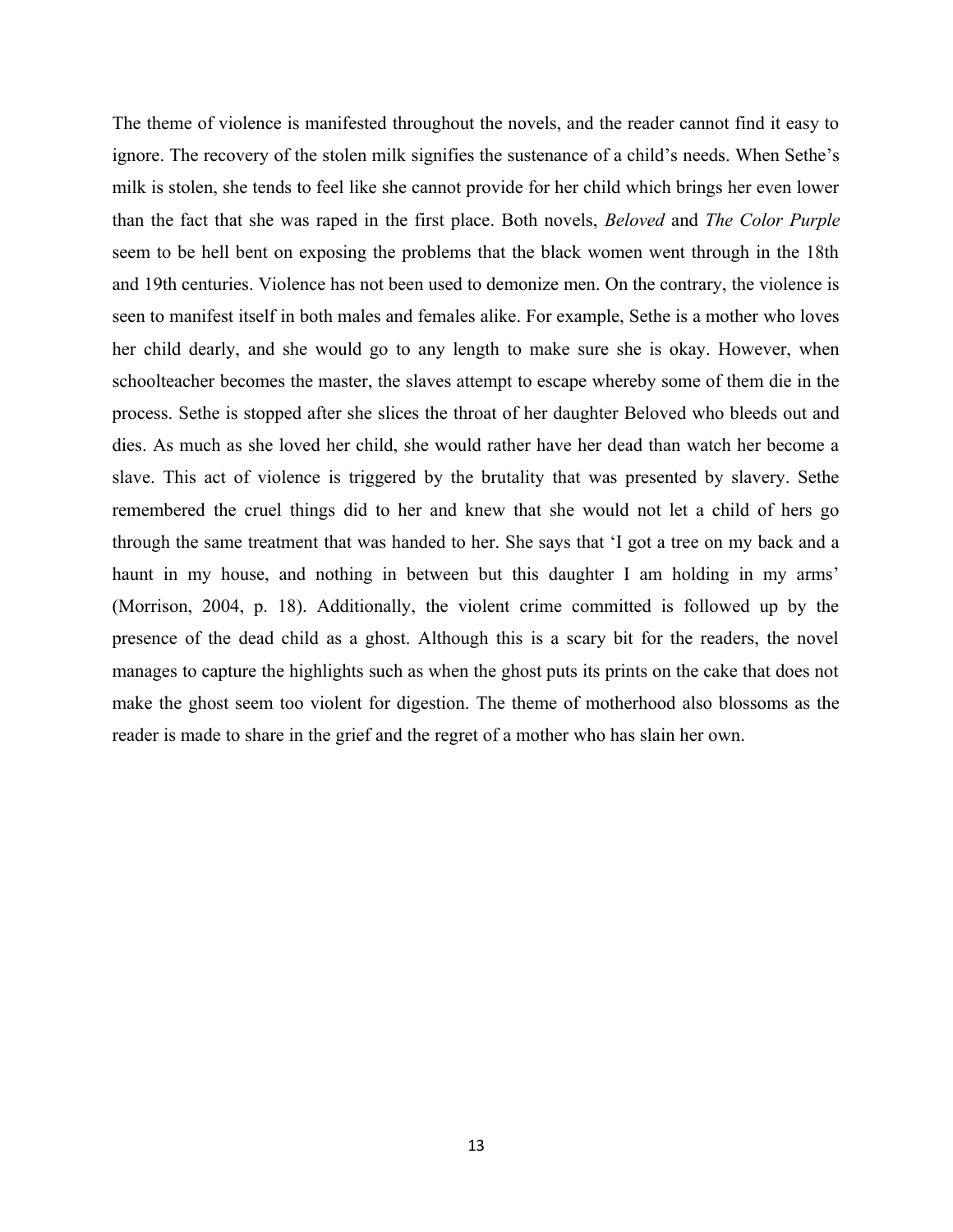#### **REFERENCES**

- **Morrison, T**, (1987). Beloved: A Novel. New York: Knopf.
- **Morrison, T,** (1991). *Beloved: A Novel.* New York: Penguin Books.
- **Morrison, T**, (2014). *Beloved*.
- **Poovey, M,** (1998). History of the Modern Fact. Chicago: University of Chicago Press.
- **Porter, M. A O'Reilly, and Patricia M. S. M,** (2005). Motherhood: Power and Oppression. Women's Press.
- **Shakespeare, W. B. and Harold. B,** (2007). *King Lear*. New Haven, Yale University Press
- **Spargo, R. C,** (2002). Trauma and the Specters of Enslavement in Morrison's Beloved. Mosaic (Winnipeg), 35, 113–119.
- **Struglińska, M,** (2015). The Representation of African American Women in Alice Walker's The Color Purple and Toni Morrison's Beloved." *The Representation of African American Women in Alice Walker's The Color Purple and Toni Morrison's Beloved," 1*, 207–245.
- **Struglińska, M,** (2015*). The Representation of African American Women in Alice Walker's The Color Purple and Toni Morrison's Beloved.* World Scientific News, 1, 207–245
- **Wicaksono, I. H. and Hujuala. R,** (2014). Motherhood in Toni Morrison's Beloved. Language Horizon, 2(1).